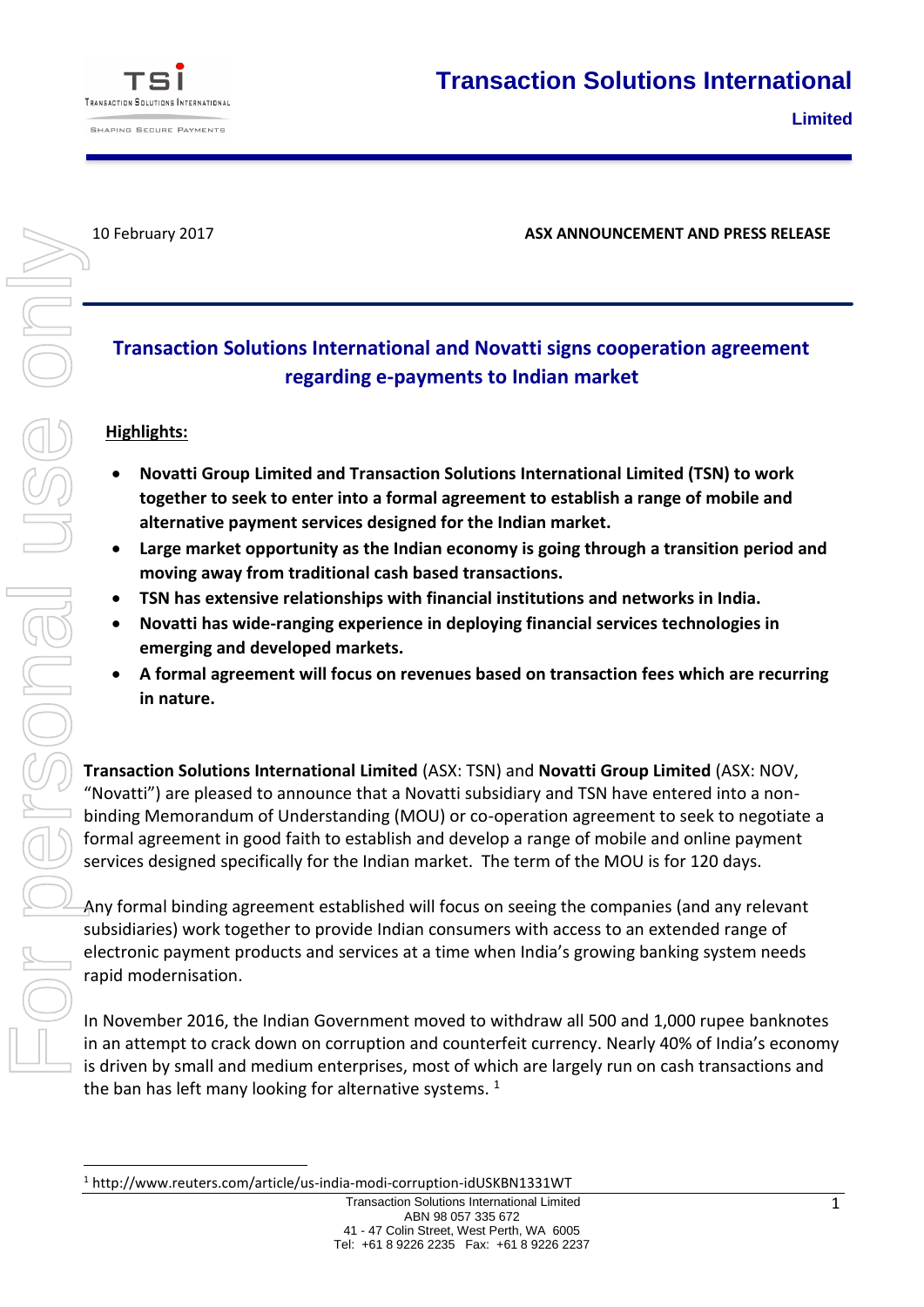It is envisioned that the services offered through a concluded Novatti/TSN agreement will include:

- An agent based payments and collections network;
- Bill payment aggregation and a cash pickup remittance network;
- Digital wallets; and
- Additional mobile banking, branchless banking and cash collection solutions.

By any concluded agreement, Novatti will provide its innovative mobile and alternative payment technologies, which includes consumer digital wallets, mobile money, electronic bill payments and remittance services. Novatti's services are designed to empower consumers who have little or no access to traditional banking facilities.

Novatti has extensive experience in providing financial transaction services in emerging and developed markets, such as Malaysia where it offers financial transaction and bill payment services via a network of over 10,000 agents through a joint venture in that country.

"The Indian market presents an enormous opportunity for Novatti and TSN is an ideal partner as they have an established presence and extensive relationships and knowledge of the Indian financial system. These relationships, combined with our knowledge and experience in deploying financial transaction solutions in emerging and growing markets will provide our business with an ideal platform to break into this lucrative market" **said Peter Cook, CEO of Novatti.**

**TSN's Managing Director, Gary Foster, said:** "In the past few months, TSI India has been instrumental in recalibrating over 12,000 ATMs for public sector clients in India, following the Modi Government's decision to withdraw all 500 and 1,000 rupee banknotes. In the months following the withdrawal of the banknotes, TSI India typically observed over a 150% uplift in transactions at most ATMs that were live. We will have to wait and see if transactions stabilise at these new levels, however, arguably it shows us that the Bank ATM channel is a highly valuable distribution point for Indian Banks. Experient the based of the consumer digital wallotes consumer digital wallets, mobile money, exercise access to traditional banking facilities.<br>
Novatti has extensive experience in providing financial transaction server co

An increased demand for alternative payment and cash options was also apparent, leading the decision to partner with NOV across a broader range of products and services, in order to expand TSI's product offering as a fully integrated transactions solutions provider in India.

We are pleased to be able to work with the Novatti team and implement robust payment technology. The Novatti team has spent time in India with the TSI India management team in assessing real opportunities. The feedback from the Indian banks that have been approached for specific product offerings has been encouraging. Over the coming months we will be working towards implementation of a number of selected programs specific to the Indian market".

The Company will inform the market of any material developments concerning this proposed transaction.

## **For more information:**

Gary Foster **Cameron Low** Managing Director **Communists** Corporate Advisor